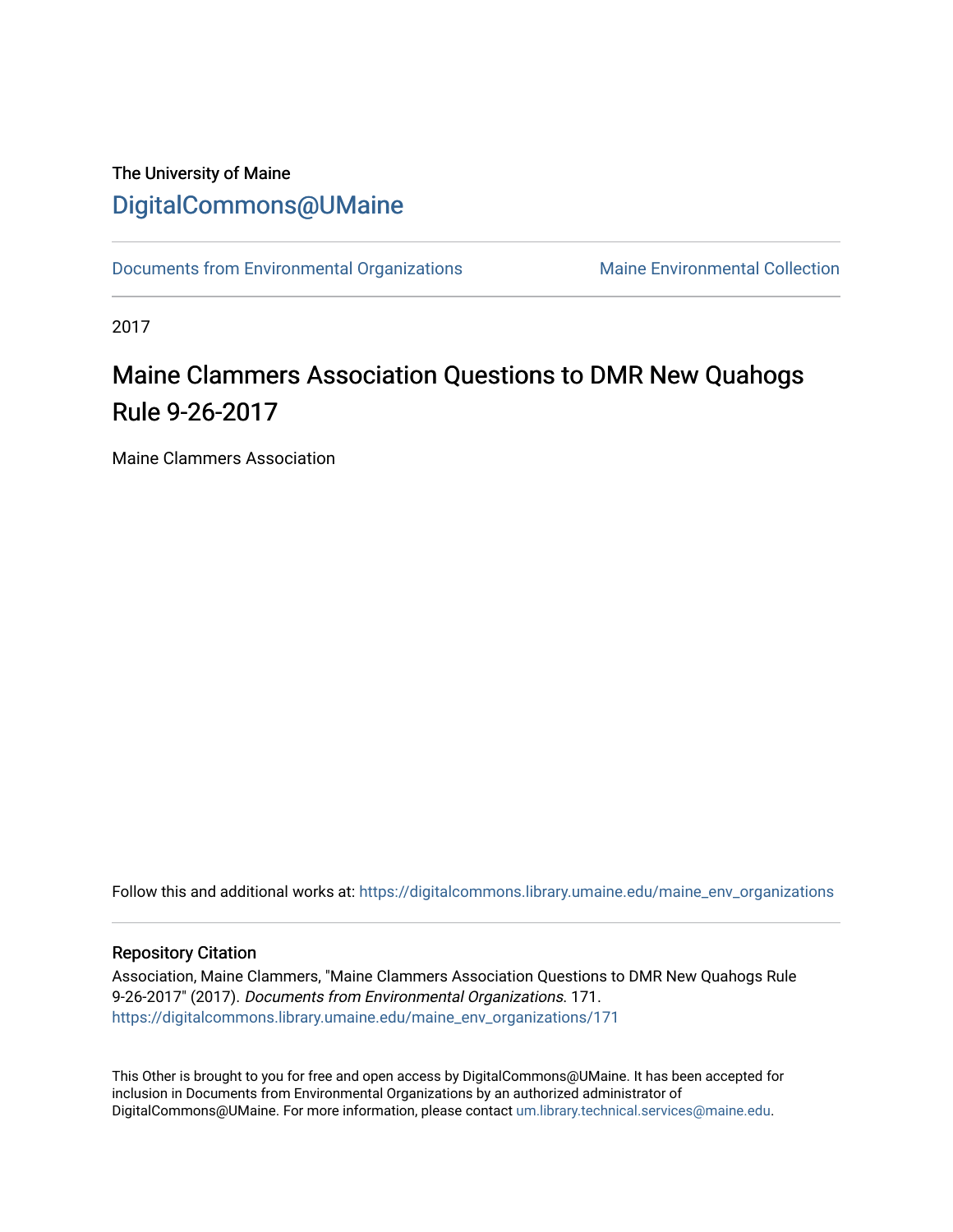

Keep Our Waters Clean! MAINE CLAMMER'S ASSOCIATION

# Maine Clammers Association

**Questions to DMR** about Agency Rulemaking Proposal Chapter 10.05 taking quahogs in the subtidal waters of New Meadows Lakes

9/26/17 Brunswick Town Hall

## **How do DMR's new harvesting restrictions proposed for the New Meadows Lakes Estuary sustain or enhance the production of shellfish?**

The following questions have been asked of Maine DMRs Shellfish Management division and have yet to be answered:

**1.** DMR says that "recent surveys of the New Meadows Lakes conducted by DMR indicates a decline in the quahog population" but does not give further information about the survey(s) that have been conducted. What sampling method has or continues to be utilized to accomplish this in a manner that provides confidence in data? Cores? Rakes? Vacuums? Sample size? How many samples?

### **I think before fishermen or policy makers can take the resource assessment data into account we need to understand how it was collected. Would you agree?**

**2.** What data is DMR utilizing to determine that closed periods will protect the resource from depletion in the New Meadows? DMR's language in the proposal is, "This rule would establish closed periods for the taking of quahogs in the New Meadows Lakes to protect the resource from depletion." **Please share with us the data on how this works or data that supports this statement.** 

**3.** With regard to the proposed "winter closure" or assumption that overwinter mortalities are important, does DMR have any data that green crabs are having a negative effect on quahogs of any size throughout the winter in the New Meadows Lake?

**4.** Is it possible that the work touted as supporting the closure —Dow and Wallace (1951) was published as an internal agency report and not peer-reviewed and published in the scientific literature? As the supervisor of the Shellfish Management Division at DMR, **would you agree that management proposals be based on relatively recent peer reviewed scientific results rather than on observations made close to 70 years ago?** 

**5.** Your concerns about quahogs "freezing on the culling board" don't make a lot of sense to me. That's because:

1) Frozen quahogs have no value. When temperatures are that cold, harvesters must take action to prevent this from happening and in doing so, undersize animals are quickly put back overboard.